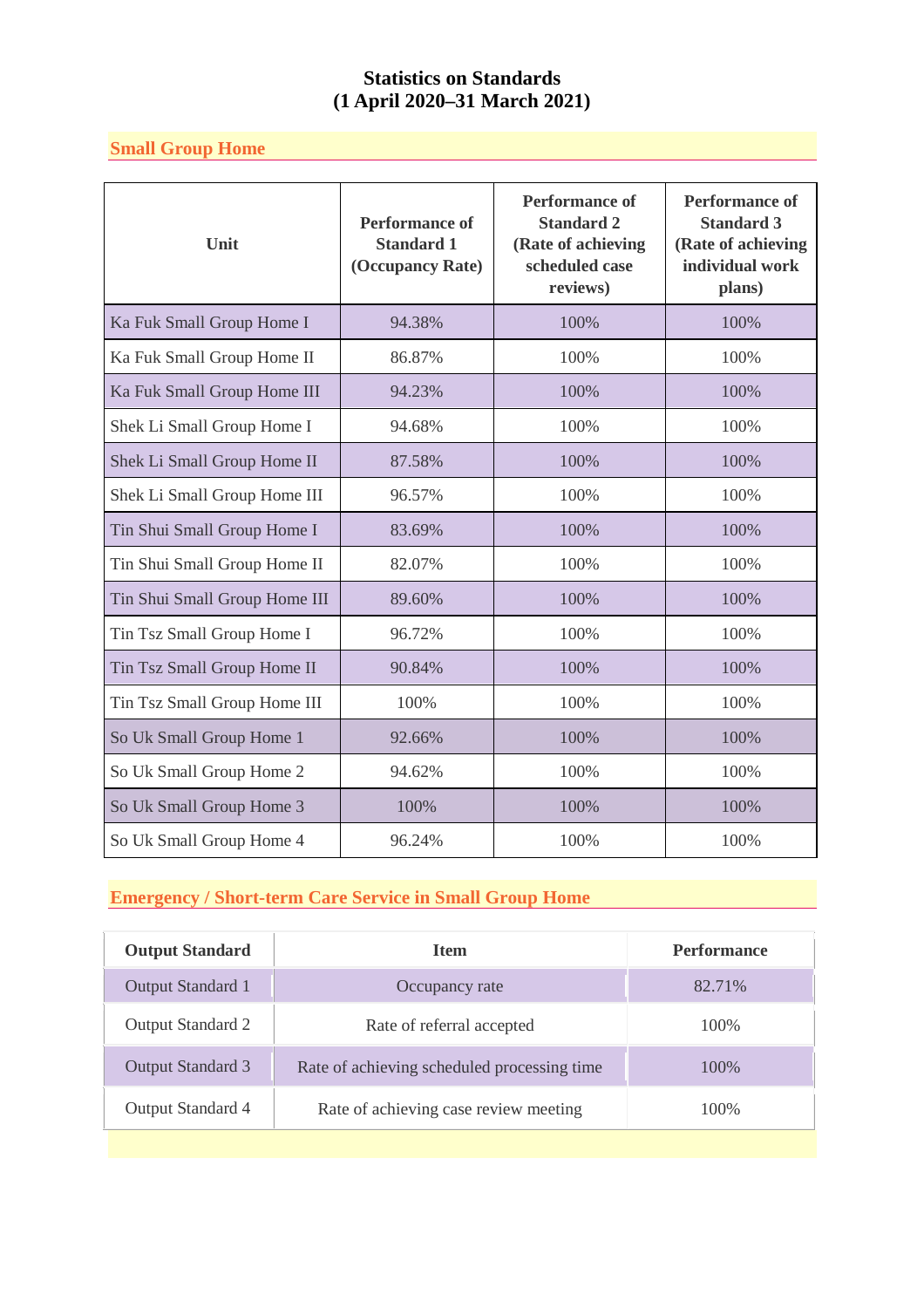### **Emergency / Short-term Care Service in So Uk Small Group Home**

| <b>Output Standard</b>   | <b>Item</b>                                 | <b>Performance</b> |
|--------------------------|---------------------------------------------|--------------------|
| Output Standard 1        | Occupancy rate                              | 85.57%             |
| Output Standard 2        | Rate of referral accepted                   | 100\%              |
| <b>Output Standard 3</b> | Rate of achieving scheduled processing time | 100\%              |
| Output Standard 4        | Rate of achieving case review meeting       | 100\%              |

## **Professional Support Service**

| <b>Output Standard</b> | <b>Item</b>                                                                    | <b>Performance</b> |
|------------------------|--------------------------------------------------------------------------------|--------------------|
| Output Standard 1      | No. of groups or programs conducted and<br>completed by social workers         | 36                 |
| Output Standard 2      | No. of professional intervention sessions<br>provided by clinical psychologist | 238                |

#### **Professional Support Service**(**So Uk Small Group Home**)

| <b>Output Standard</b> | <b>Item</b>                                                                    | <b>Performance</b> |
|------------------------|--------------------------------------------------------------------------------|--------------------|
| Output Standard 1      | No. of groups or programs conducted and<br>completed by social workers         |                    |
| Output Standard 2      | No. of professional intervention sessions<br>provided by clinical psychologist | 73                 |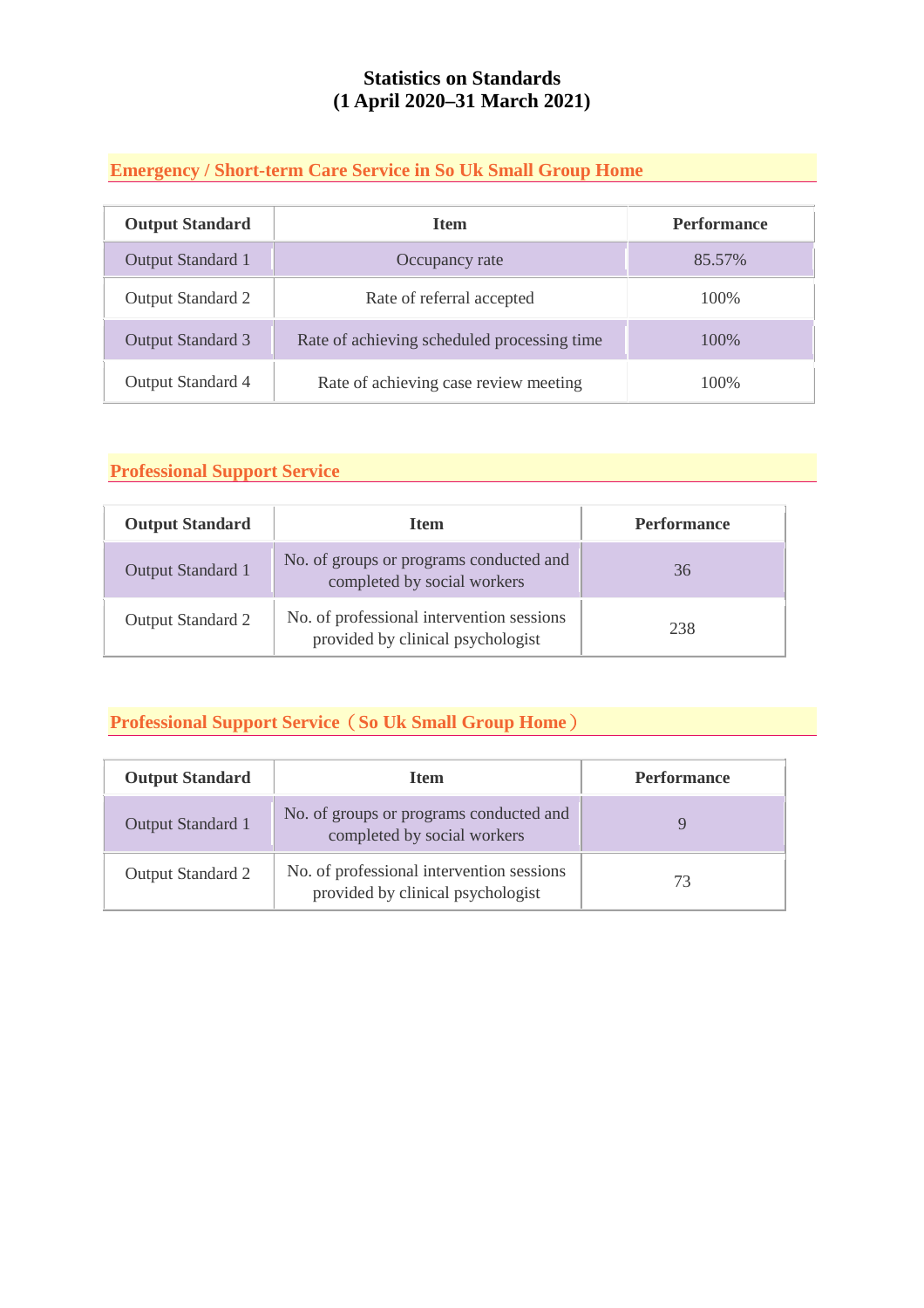### **Service Statistics from 1/4/2020 to 31/3/2021**

Small Group Home Service has a total of 16 Small Group Homes, each has a capacity of 8 children. The total capacity is 126 children.

| <b>Service Unit</b>           | Total No. of children living in<br>the Home as of 31/3/2021 | No. of cases admitted in<br>2020-2021 |  |
|-------------------------------|-------------------------------------------------------------|---------------------------------------|--|
| Ka Fuk Small Group Home I     | $\overline{7}$                                              | $\mathbf{1}$                          |  |
| Ka Fuk Small Group Home II    | 7                                                           | $\overline{\mathbf{3}}$               |  |
| Ka Fuk Small Group Home III   | 8                                                           | $\mathbf{1}$                          |  |
| Shek Li Small Group Home I    | 8                                                           | 3                                     |  |
| Shek Li Small Group Home II   | 8                                                           | $\overline{\mathbf{4}}$               |  |
| Shek Li Small Group Home III  | 8                                                           | $\overline{2}$                        |  |
| Tin Shui Small Group Home I   | 6                                                           | $\mathbf{1}$                          |  |
| Tin Shui Small Group Home II  | 7                                                           | 1                                     |  |
| Tin Shui Small Group Home III | $\overline{7}$                                              | 3                                     |  |
| Tin Tsz Small Group Home I    | 8                                                           | $\overline{2}$                        |  |
| Tin Tsz Small Group Home II   | $\overline{7}$                                              | $\overline{\mathbf{3}}$               |  |
| Tin Tsz Small Group Home III  | 8                                                           | $\bf{0}$                              |  |
| So Uk Small Group Home 1      | 8                                                           | $\bf{0}$                              |  |
| So Uk Small Group Home 2      | 7                                                           | 3                                     |  |
| So Uk Small Group Home 3      | $\overline{7}$                                              | $\bf{0}$                              |  |
| So Uk Small Group Home 4      | 6                                                           | 3                                     |  |
| <b>Total:</b>                 | <b>117</b>                                                  | 30                                    |  |